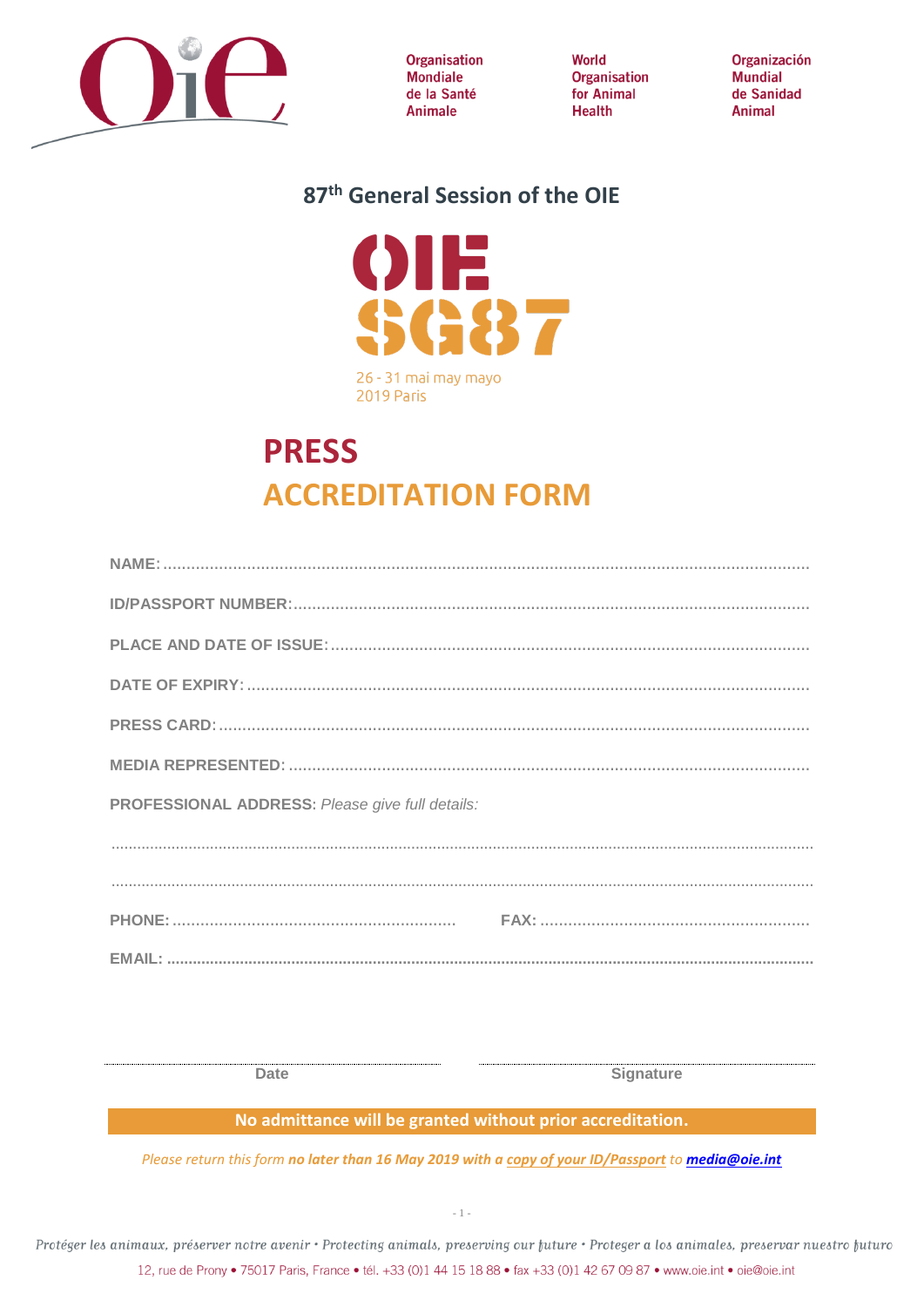#### **REQUEST FOR AN INDIVIDUAL INTERVIEW**

Interviews with participants may be arranged, subject to availability, throughout the General Session, **by appointment only and with at least 48 hours' notice**.

## **Sessions open to the press \***

| <b>SUNDAY</b>                    | <b>FROM 2:30 PM</b>      | <b>OPENING CEREMONY FOLLOWED BY A COCKTAIL</b>                                                                                                                                                                                                                                                                  |
|----------------------------------|--------------------------|-----------------------------------------------------------------------------------------------------------------------------------------------------------------------------------------------------------------------------------------------------------------------------------------------------------------|
| <b>26 MAY</b>                    |                          | With the intervention of Ministers from several Member Countries                                                                                                                                                                                                                                                |
| <b>MONDAY</b><br><b>27 MAY</b>   | $9:00 - 10:30$ AM        | ANNUAL REPORT OF THE DIRECTOR GENERAL ON THE ACTIVITIES OF THE OIE IN 2018                                                                                                                                                                                                                                      |
|                                  | 11 AM - 12:30 PM         | TECHNICAL ITEM 1: HOW EXTERNAL FACTORS (E.G. CLIMATE CHANGE, CONFLICTS, SOCIO-ECONOMICS,<br>TRADING PATTERNS) WILL IMPACT VETERINARY SERVICES, AND THE ADAPTATIONS REQUIRED<br>Rapporteur: Dr Jimmy Smith - Director General, ILRI                                                                              |
| <b>TUESDAY</b><br><b>28 MAY</b>  | $9 - 10:30$ AM           | <b>PRESENTATIONS BY INTERNATIONAL ORGANISATIONS HAVING SIGNED A COOPERATION AGREEMENT</b><br>WITH THE OIE<br>PANEL OF DISCUSSION: USING ECONOMIC DATA TO DRIVE PRIORITIZATION, STRATEGIC PLANNING<br>$\sim$<br>AND PERFORMANCE MONITORING OF ANIMAL HEALTH INTERVENTIONS<br>FAO - OMS - OMC - World Bank - OCDE |
|                                  | 11:00 AM -11:45 AM       | <b>CURRENT ANIMAL HEALTH SITUATION WORLDWIDE: ANALYSIS OF EVENTS AND TRENDS</b>                                                                                                                                                                                                                                 |
|                                  | 11:45 AM - 1:15 PM       | TECHNICAL ITEM 2: GLOBAL SITUATION RELATING TO AFRICAN SWINE FEVER<br>Rapporteurs: Drs Budimir Plavšić [OIE]–Andriy Rozstalnyy [FAO]                                                                                                                                                                            |
| <b>THURSDAY</b><br><b>30 MAY</b> | $3:00 - 4:00 PM$         | <b>DISTRIBUTION OF ANIMAL HEALTH STATUS CERTIFICATES</b>                                                                                                                                                                                                                                                        |
|                                  | $4:30 - 6:00 \text{ PM}$ | <b>PRESENTATIONS BY INTERNATIONAL ORGANISATIONS HAVING SIGNED A COOPERATION AGREEMENT</b><br>WITH THE OIE<br>$CIC - IEC - IFIF - IMS$ and WVA                                                                                                                                                                   |

*\*These are the only sessions freely accessible to the press.*

Protéger les animaux, préserver notre avenir • Protecting animals, preserving our future • Proteger a los animales, preservar nuestro futuro 12 rue de Prony • 75017 Paris, France • tél. +33 (0)1 44 15 18 88 • fax +33 (0)1 42 67 09 87 • www.oie.int • oie@oie.int